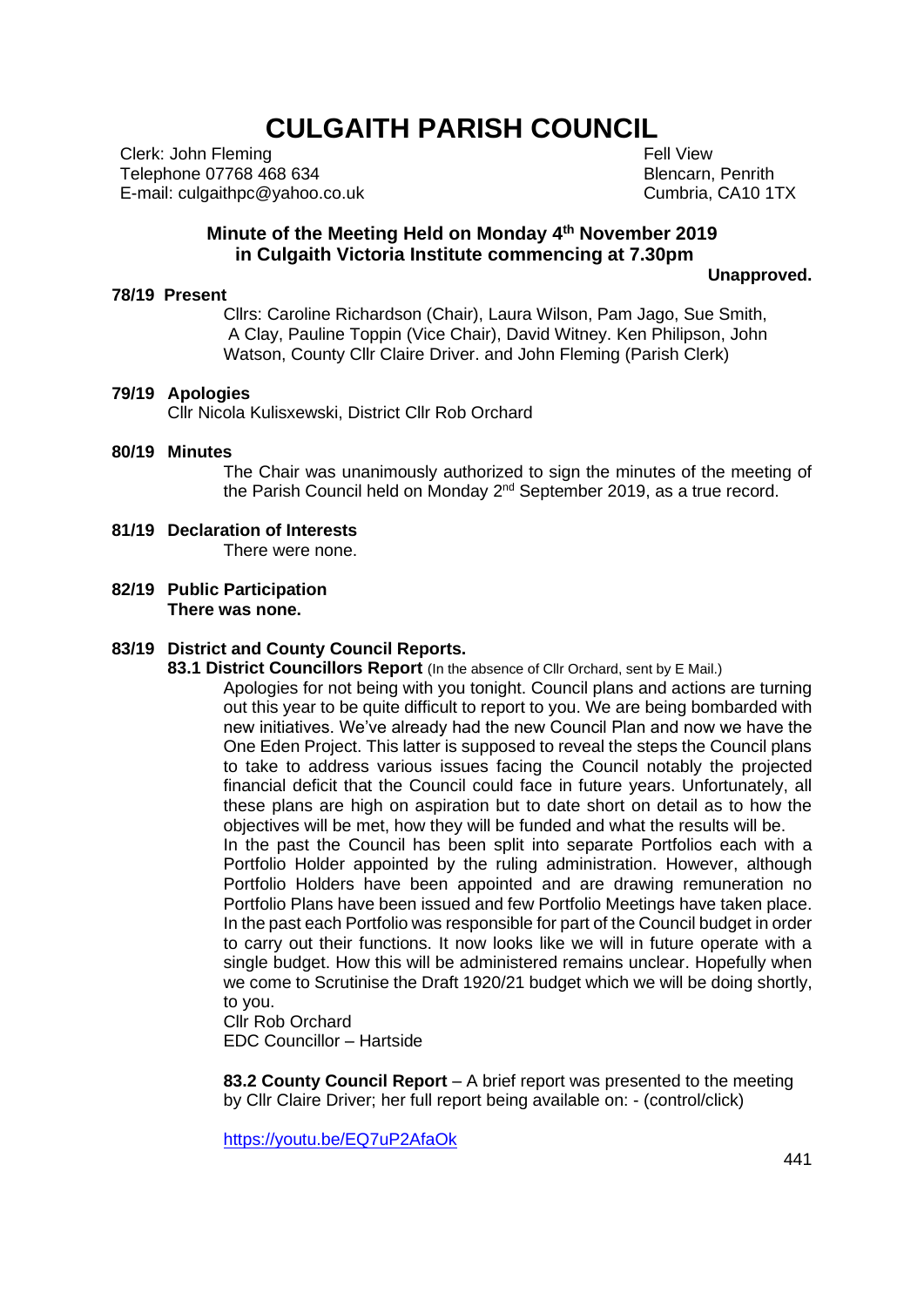## **84/19 Finance (Incl.Vat)**

| 22/10/2019 |
|------------|
|            |
| 1562.78    |
| 23.64      |
| 18408.91   |
| 19995.33   |
|            |

# **84.2 Presentation of Interim Accounts –**

These were unanimously adopted.

Proposed by Cllr D Witney, Seconded by Cllr L Wilson.

#### **84.3 The following accounts were Ratified** J Fleming Fee/PAYE August – September 2019. As per contract J Fleming Office Provision August - September 2019 30.00 Mark Binney – Grass Cutting 647.80 Mark Binney – Grass Cutting 622.90 J Fleming. Expenses 1/7/19-2/9/9 30.72 J Fleming. 4 Reams Paper 11.56 Blencarn Village Hall Hire 2/9/19 10.00 CALC Training. Cllr A Clay Neighborhood Plan 45.00

## **84.4 The Following Accounts were approved for Payment**

| J Fleming. Clerks Expenses - September - October       | 10.35   |
|--------------------------------------------------------|---------|
| Culgaith Victoria Institute Room Hire 4/11/2019        | 10.00   |
| Memo - Amount owing from 2018/19                       | 40.00   |
| Memo - £50 Subscription + £30 2019/2020 (17 X 1/3page) | 80.00   |
| Memo - 2020/2021 Agreed to pay £50 Sub + £65 = £115    |         |
| Tree Work - Riverdene - Skirwith                       | 160.00  |
| Parish Tree Survey - D Willetts                        | 1300.00 |
| Unanimously agreed. Proposed by Cllr S Smith           |         |
| Seconded by Cllr A Clay                                |         |

## **84.5 To Report Receipts** – None

## **84.6 The Following Transfer Was Reported.** Penrith Building Society to Current Account 1500.00

#### **84.7 Tree Pruning –**

Ref 59.4/19 – Reported work completed. Quote less than £160.

#### **84.8 - To Agree a Precept and Budget for 2020/2021**

**84.1** Following discussion, a budget for 2929/2021 was agreed, a copy being on file.

**84.2 Projected Expenditure. I**n the year 2020/2021 it is estimated that the Parish Council could be required to spend in excess of £2900 on essential tree safety pruning work, throughout the Parish. The Council being responsible for 312 trees of which 22 will require essential safety pruning between now and 2022; with approximately £750 needing to be budgeted for, also in 2021/2022.

Further to this the Council also needs to budget for the reduction in the footway lighting, maintenance and electrical supply, grant received from EDC; this being totally withdrawn over a 4-year period. 442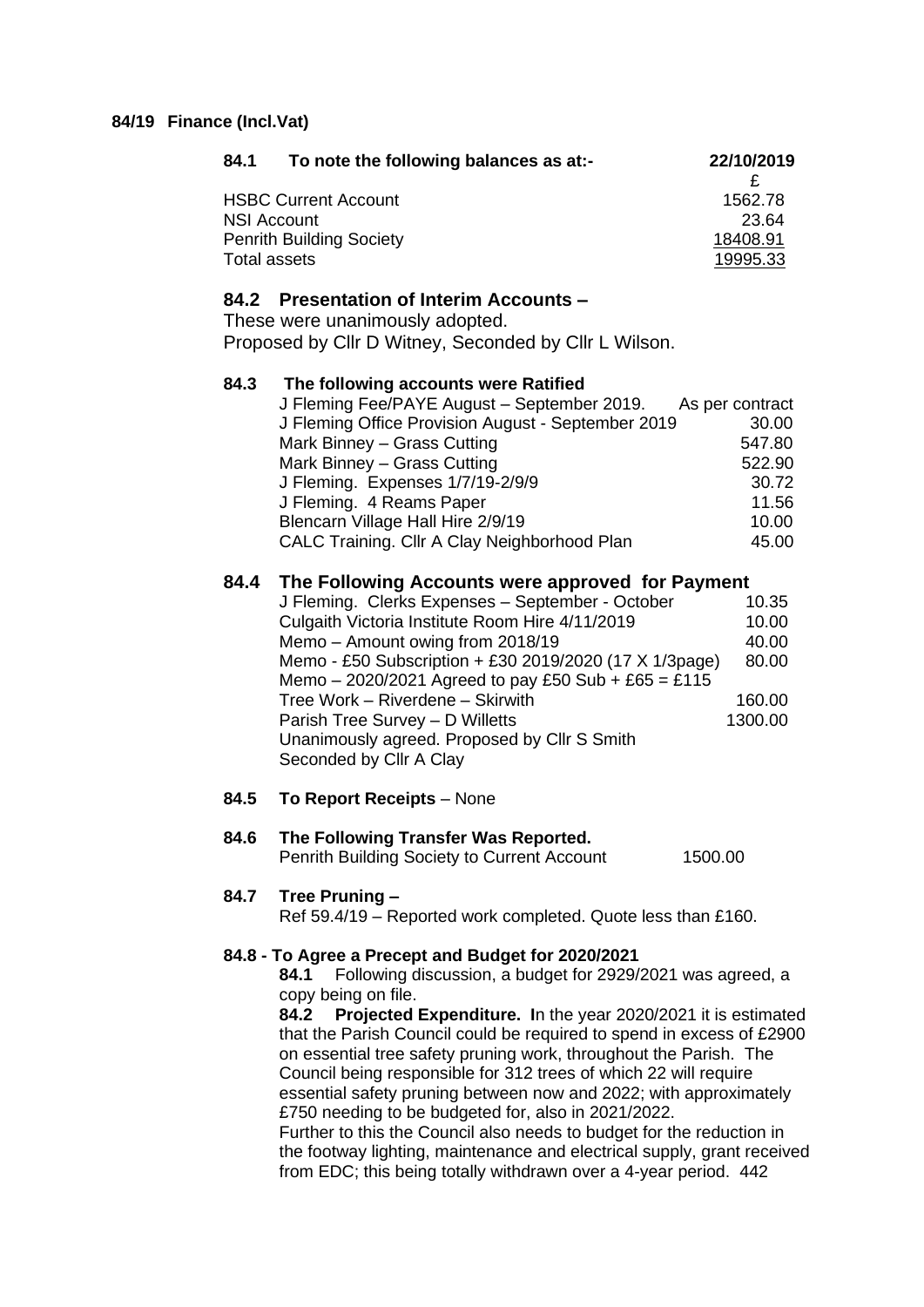**84.3 Precept -** To cover the above mentioned, increased costs, the majority being mentioned in minute no. 86.6, it was agreed to raise the Precept by £665; the Council Tax implication of this rise being approximately £1.82 per year for a Band D Property. The remainder of the expense being covered from financial reserves.

## **85/19 Planning Applications**

**19/0679 Garth House Skirwith** – Tree Work **Supported 19/0722 – 2 Tarnside. Culgaith.** – Proposed alterations and extension, erection of garage and new access **Supported**

**19/00718 – 12 Otters Holt.** Culgaith. Penrith – Install 1no. door and 2no. windows into existing storm porch.

1**9/0713 – Town Head Farm.** Kirkland Road. Skirwith – Conversion of stone bank barn, reconstruction of stone byre to rear and re-modelling modern cow byre to a dwelling. **Supported**

**19/0761 – Gilderwath. Kirkland Road. Skirwith –** Part retrospective application for erection of pony shelter, extension to pony shelter **Supported**

## **86/19 Highways and Land Matters**

- **86.1 Newbiggin Scar** Freezing surface water was creating a road hazard in winter condition. - In hand with Highways
- **86.2 Potholes**  Church Street, Skirwith, by the Recycling facility and on outskirts of Skirwith, towards Ousby – In hand with Highways
- **86.3 Kirkland Bridge –** Vehicle damage. Reported that bridge had been repaired but had been damaged again. Suggested that Highways be approach regarding an appropriate sign being erected to alert HGV drivers of its narrowness.
- **86.4 Foot of 'The Pea' – Drainage Issue** In hand with Highways
- **86.5 Blencarn and Kirkland Grit Bins –** Reported had been replenishment
- **86.6 Tree Survey –** Reported that a very detailed survey of the trees in the Parish had been received from David Willetts. Dip Arb. PTI. of 'PS Tree'. The Executive Summary being supported with detailed maps, the level of safety 'Threat' detail relating to all trees and a 'Management Priority Report'.

The Survey identified 312 trees under the ownership of Culgaith Parish Council and situated in four local villages and an adjacent small piece of woodland; 22 of these 312 trees, requiring attention on safety ground within the next two years.

The Council were indebted to David Wiillett for undertaking and completing such a detailed and comprehensive survey. The Clerk being asked to convey the Council's grateful thanks to David.

The full survey being on file.

- **87/19 Emergency Plan –** A revised plan was approved.
- **88/19 Neighbourhood Planning Workshop** A brief report was presented by Cllr A Clay.

## **89/19 Winter Gritting Routes & Salt Storage**

**89.1 Winter Gritting of Routes and Key Facilities Located** within the Parish were discussed. It was unanimously agreed that a request be made to Highways that the route from Culgaith to Blencarn, via Howrigg farm be reclassified, for gritting priority purposes, as a Route 3.